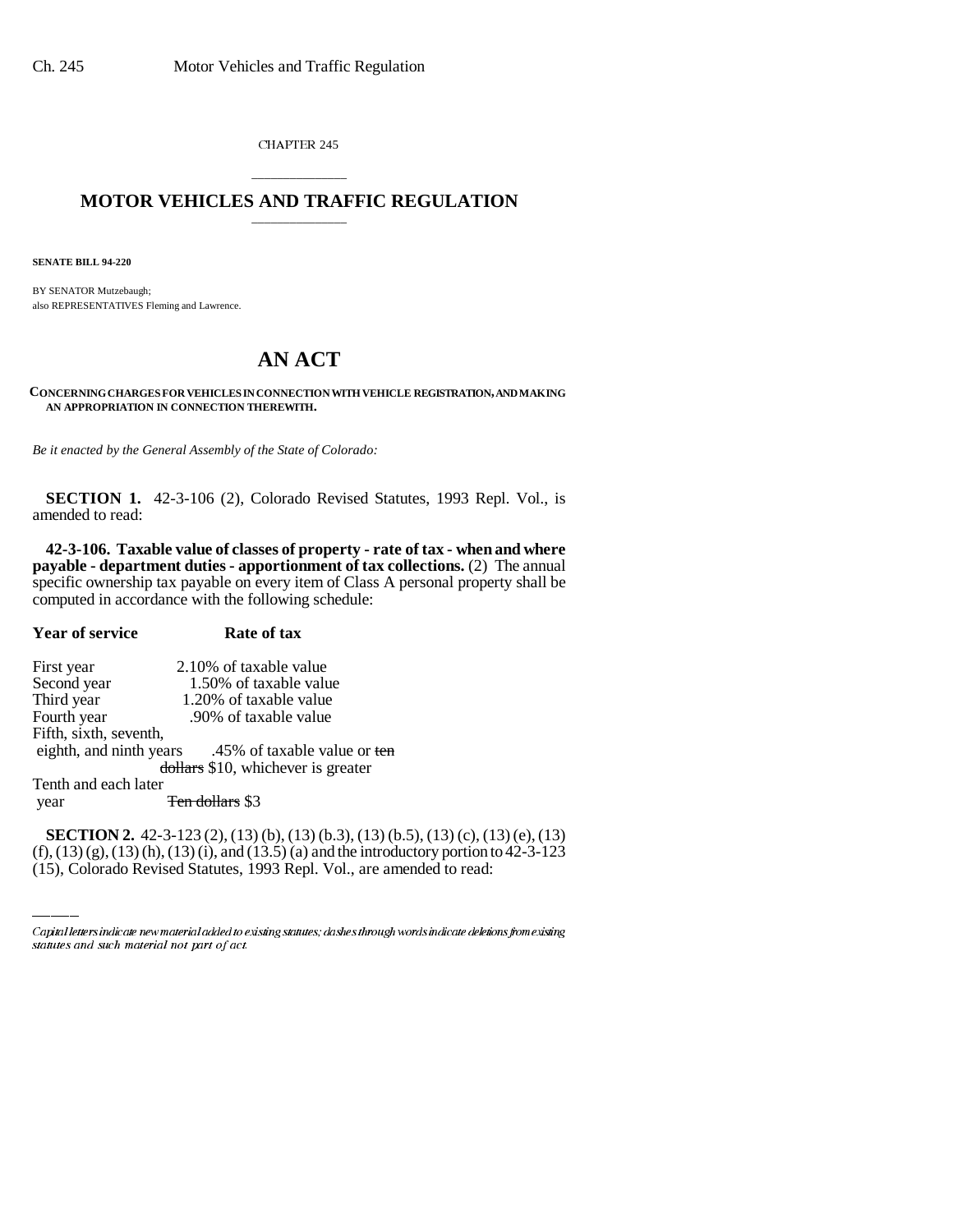**42-3-123. Registration fees - passenger and passenger-mile taxes.** (2) With respect to passenger-carrying motor vehicles, the weight used in computing annual registration fees shall be that weight published by the manufacturer in approved manuals, and, in case of a dispute over the weight of any such vehicle, the actual weight determined by weighing such vehicle on a certified scale, as provided in section 35-14-122 (6), C.R.S., shall be conclusive. With respect to all other vehicles, the weight used in computing annual registration fees shall be the empty weight thereof, determined by weighing such vehicle on a certified scale, or, in the case of registration fees imposed pursuant to  $\frac{1}{2}$  paragraphs (b) and (b.3) PARAGRAPH (b) of subsection (13) of this section, the declared gross vehicle weight of the vehicle declared by the owner of the vehicle at the time of registration.

(13) The annual registration fee for those trucks and truck tractors operated over the public highways of this state, except trucks which are registered under the provisions of subsections (11) and (22) of this section, shall be as follows:

(b)  $(H)$  Except as provided in paragraph  $(b.3)$  of this subsection  $(13)$ , For each such vehicle registered under this subsection (13) having an empty weight exceeding sixteen thousand pounds, such THE registration fee shall be based upon the declared gross vehicle weight of the vehicle registered and the number of miles operated by the vehicle over the public highways of this state each year, AND THE TOTAL NUMBER OF MILES OPERATED BY THE VEHICLE IN ALL JURISDICTIONS DURING EACH YEAR, according to the following schedule:

 **Registration Fee for Number of Miles Operated by Vehicle During Year<br><del>Declared</del> Eess than 10.000 to 10,000 Eess than 10,000 to Over**<br>**Gross Vehicle** 10,000 30,000 30,000  **Gross Vehicle 10,000 30,000 30,000** Per Year Per Year Per Year

| 16,001 but not more than 20,000   | \$ 180         |                | <del>\$370 \$1,050</del> |
|-----------------------------------|----------------|----------------|--------------------------|
| 20,001 but not more than 24,000   | <del>200</del> | $-380 - 1,100$ |                          |
| 24,001 but not more than 30,000   | つぐへ<br>ZJU     |                | <del>410 - 1,200</del>   |
| 30,001 but not more than 36,000   | <del>300</del> |                | <del>440 1,250</del>     |
| 36,001 but not more than 42,000   | <del>350</del> |                | <del>470 - 1,350</del>   |
| 42,001 but not more than 48,000   | 400            |                | $\frac{590}{1,400}$      |
| 48,001 but not more than 54,000   | <del>420</del> |                | <del>640 1,500</del>     |
| 54,001 but not more than 60,000   | <del>430</del> |                | <del>660 1.525</del>     |
| 60,001 but not more than 66,000   | <del>440</del> | $-720 - 1,650$ |                          |
|                                   |                | $-740 - 1,700$ |                          |
| 66,001 but not more than 74,000   | <del>450</del> |                |                          |
| $\theta$ over 74,000 $\theta$ 460 | $-810 - 1,800$ |                |                          |

| <b>REGISTRATION FEE FOR NUMBER OF</b> |             |                 |
|---------------------------------------|-------------|-----------------|
| <b>OPERATED BY VEHICLE PER YEAR</b>   |             |                 |
|                                       |             |                 |
| <b>30,000</b>                         | <b>OVER</b> |                 |
|                                       | 30.000      |                 |
|                                       |             | <b>AND LESS</b> |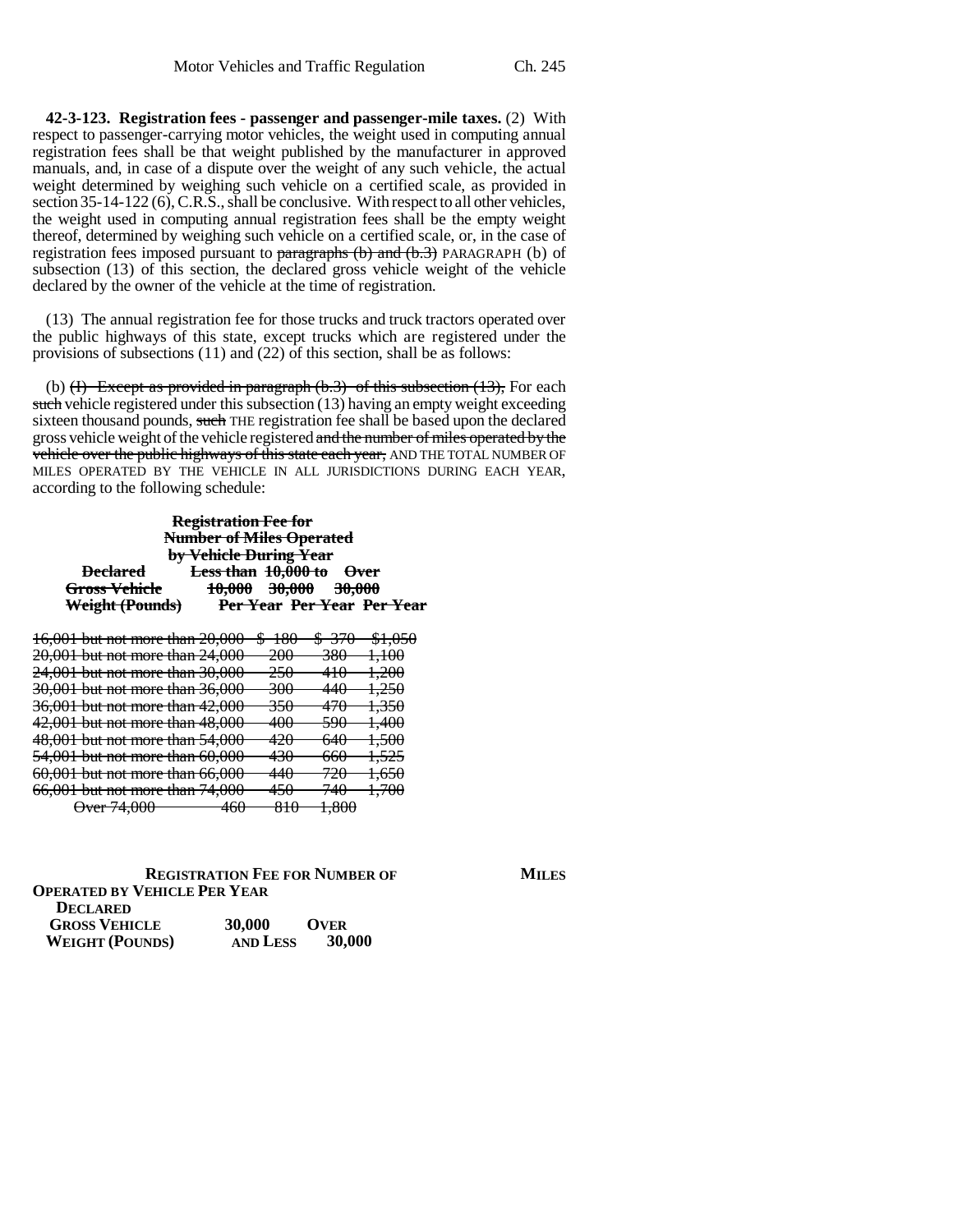| 16,001 BUT NOT MORE THAN 20,000 |       | \$270 | \$1,490 |
|---------------------------------|-------|-------|---------|
| 20,001 BUT NOT MORE THAN 24,000 |       | 340   | 1,580   |
| 24,001 BUT NOT MORE THAN 30,000 |       | 405   | 1,665   |
| 30,001 BUT NOT MORE THAN 36,000 |       | 475   | 1,755   |
| 36,001 BUT NOT MORE THAN 42,000 |       | 540   | 1,845   |
| 42,001 BUT NOT MORE THAN 48,000 |       | 610   | 1,930   |
| 48,001 BUT NOT MORE THAN 54,000 |       | 675   | 2,020   |
| 54,001 BUT NOT MORE THAN 60,000 |       | 745   | 2,105   |
| 60,001 BUT NOT MORE THAN 66,000 |       | 810   | 2,195   |
| 66,001 BUT NOT MORE THAN 74,000 |       | 880   | 2,285   |
| <b>OVER 74,000</b>              | 1.015 | 2,370 |         |
|                                 |       |       |         |

(II) Effective January 1, 1991, the fee category provided for in subparagraph (I) of this paragraph (b) for vehicles operated less than ten thousand miles per year shall be divided into two categories, one for vehicles operated less than two thousand five hundred miles per year and one category for vehicles operated at least two thousand five hundred miles but less than ten thousand miles per year. The department shall establish registration fees for each such weight and miles-operated category of vehicles so that, to the extent practicable, the revenue raised by assessments from each such weight and miles-operated category will be approximately equal to the revenue which the department estimates was raised by the assessment of gross ton-mile taxes and registration fees on all vehicles in such weight and miles-operated category of vehicles in calendar year 1988. The registration fees established pursuant to this subparagraph (II) shall also be adjusted by the department pursuant to paragraphs  $(f)$ ,  $(g)$ , and  $(h)$  of this subsection  $(13)$ .

(b.3) For each such vehicle registered under this subsection (13) having an empty weight exceeding sixteen thousand pounds which is used in interstate commerce and for which an application is made for apportioned registration, regardless of base jurisdiction, such registration fee shall be determined according to the following schedule:

| <b>Declared</b><br><del>Gross Vehicle</del><br>Weight (Pounds) | <b>Registration</b><br><b>Fee</b> |
|----------------------------------------------------------------|-----------------------------------|
| 16,001 but not more than 20,000                                | <del>\$1.050</del>                |
| <del>20,001 but not more than 24,000</del>                     | <del>1,100</del>                  |
| <del>24,001 but not more than 30,000</del>                     | <del>1.200</del>                  |
| <del>30,001 but not more than 36,000</del>                     | <del>1.250</del>                  |
| <del>36,001 but not more than 42,000</del>                     | <del>1.350</del>                  |
| 42,001 but not more than 48,000                                | <del>1.400</del>                  |
| 48,001 but not more than 54,000                                | <del>1.500</del>                  |
| <del>54,001 but not more than 60,000</del>                     | <del>1,525</del>                  |
| <del>60,001 but not more than 66,000</del>                     | <del>1.650</del>                  |
| <del>66,001 but not more than 74,000</del>                     | <del>1.700</del>                  |
| <del>Over 74.000</del>                                         |                                   |
|                                                                |                                   |

 $(b.5)$  For each such vehicle registered under this subsection  $(13)$  which is exempt from the registration fees assessed by the provisions of  $\frac{5}{2}$  paragraphs (b) and (b.3) PARAGRAPH (b) of this subsection (13) under the provisions of paragraph (d), (f), (g),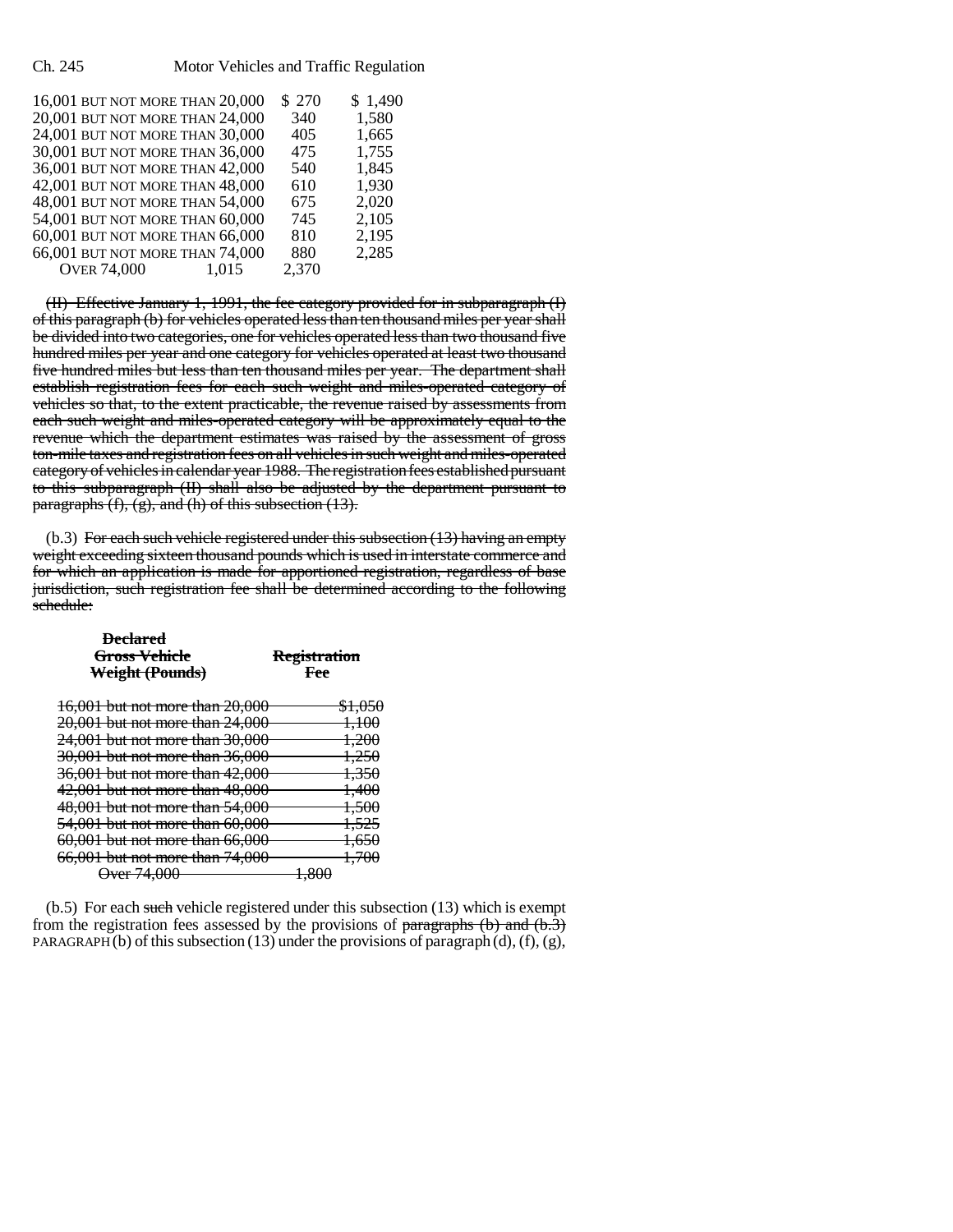or (h) of subsection (15) of this section and which weighs more than sixteen thousand pounds, THE REGISTRATION FEE SHALL BE two hundred thirty-three dollars plus one dollar and fifty cents for each one hundred pounds, or fraction thereof, in excess of sixteen thousand pounds.

(c) Each such vehicle registered under this subsection  $(13)$  having an empty weight not in excess of sixteen thousand pounds but which is operated in combination with a trailer or semitrailer, which is commonly referred to as a tractor-trailer, shall be assessed according to the provisions of paragraph (b)  $\sigma r(b.3)$  of this subsection (13).

(e) Effective January 1, 1990, in addition to the registration fees imposed by paragraphs (b)  $(\theta, \theta, 3)$ , and (b.5) of this subsection (13) and by SUBPARAGRAPH (IV) OF PARAGRAPH (a) OF subsection (19)  $\overline{a}$   $\overline{(IV)}$  of this section, an additional registration fee of ten dollars SHALL BE ASSESSED.

(f) Effective January 1, 1990, the fees provided for in paragraphs (b), (b.3), (b.5), and (c) of this subsection  $(13)$  and in subsections  $(13.2)$  and  $(19)$   $(a)$   $(W)$  of this section shall be proportionately adjusted by the department to increase the fees in an amount that will generate funds equal to the amount of revenue that the department estimates would have been earned by an additional two-cent excise tax imposed in accordance with section  $39-27-202$  (1) (c), C.R.S. The purpose of this increase is to raise revenue sufficient to approximate the difference between an excise tax of eighteen cents per gallon and an excise tax of twenty cents per gallon on special fuels.

(g) Effective January 1, 1991, the adjusted fees provided for in paragraph  $(f)$  of this subsection (13) shall be proportionately adjusted by the department to increase the fees in an amount that will generate funds equal to the amount of revenue that the department estimates would have been earned by an additional two-cent excise tax imposed in accordance with section  $39-27-202$  (1) (c), C.R.S. The purpose of this increase is to raise revenue sufficient to approximate the difference between an excise tax of eighteen cents per gallon and an excise tax of twenty-two cents per gallon on special fuels.

(h) Effective January 1, 1992, the adjusted fees provided for in paragraph  $(g)$  of this subsection (13) shall be proportionately adjusted by the department to decrease the fees in an amount that will equal the amount of revenue that the department estimates would have been earned by a one-and-one-half cent increase in the excise tax imposed in accordance with section  $39-27-202$  (1) (c), C.R.S. The purpose of this decrease is to assure that revenues raised by the fees approximate the difference between an excise tax of twenty and one-half cents per gallon and an excise tax of twenty-two cents per gallon on special fuels.

(i) On the September 1 preceding the dates provided for in paragraphs  $(f)$ ,  $(g)$ , and (h) of this subsection (13), the department shall certify the schedule containing the new fees to the governor and to the president of the senate and the speaker of the house of representatives.

(13.5) (a) The owner or operator of any motor vehicle which is exempt from the registration fees assessed by the provisions of paragraphs  $(b)$  and  $(b.3)$  PARAGRAPH (b) of subsection (13) of this section under the provisions of paragraph (b) or (c) of subsection (15) of this section may apply to the department for a temporary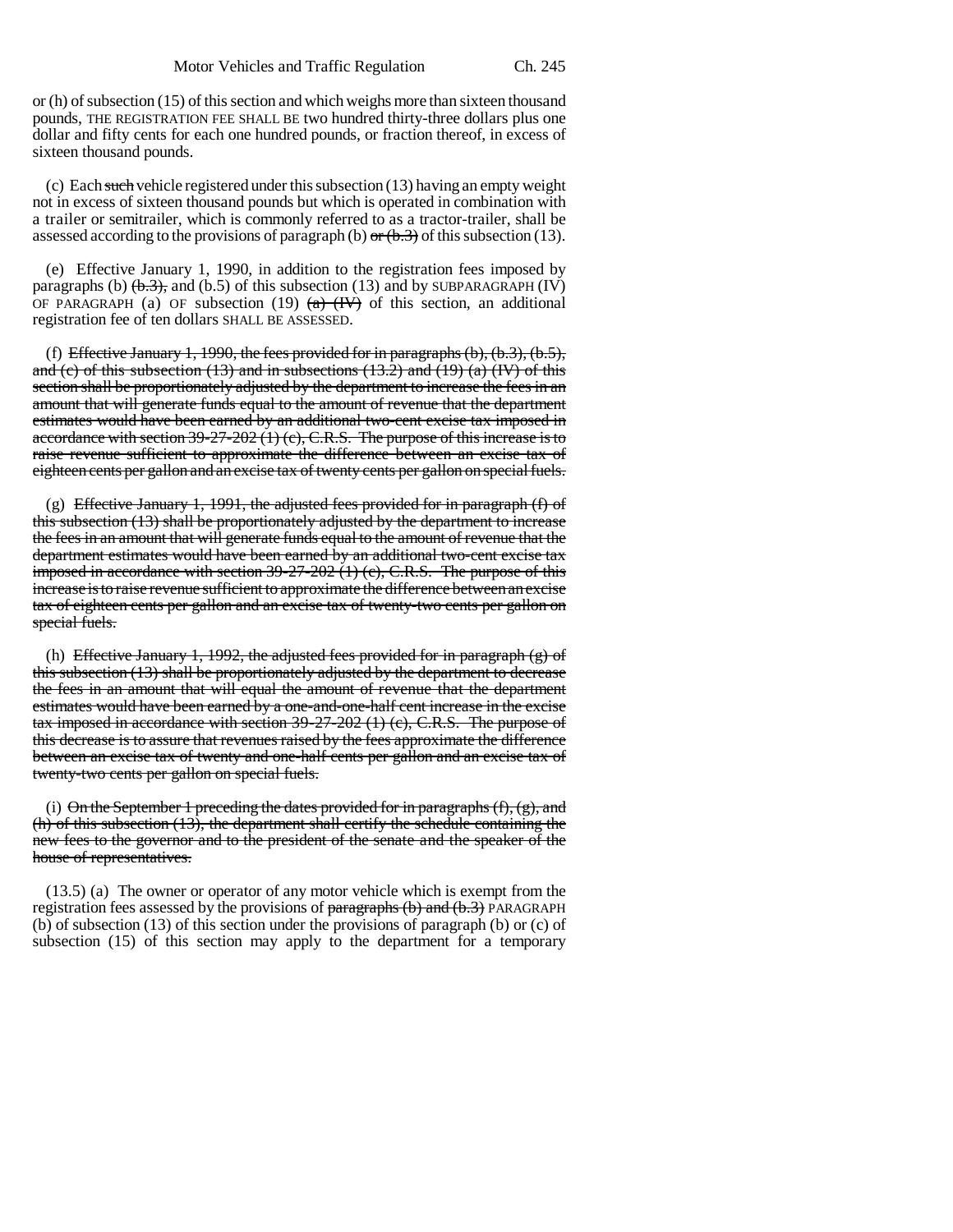commercial registration permit for such motor vehicle. Such temporary commercial registration permit shall authorize the operation of such motor vehicle in commerce; under the following restrictions:

 $(H)$  EXCEPT THAT any such motor vehicle which is exempt from such registration fees under the provisions of paragraph (b) or (c) of subsection (15) of this section may be operated solely in agricultural harvest operations within Colorado.

(15) The registration fees assessed by the provisions of paragraphs (b) and  $(b,3)$ PARAGRAPH (b) of subsection (13) of this section shall not apply:

**SECTION 3.** 42-3-134 (2), (13) (b), (13) (c), (13) (d), (13) (e), (13) (g), (13) (h),  $(13)$  (i),  $(13)$  (i),  $(13)$  (k), and  $(17)$  (a) and the introductory portion to 42-3-134 (18), Colorado Revised Statutes, 1993 Repl. Vol., as amended by Senate Bill 94-1, enacted at the Second Regular Session of the Fifty-ninth General Assembly, are amended to read:

**42-3-134. Registration fees - passenger and passenger-mile taxes.** (2) With respect to passenger-carrying motor vehicles, the weight used in computing annual registration fees shall be that weight published by the manufacturer in approved manuals, and, in case of a dispute over the weight of any such vehicle, the actual weight determined by weighing such vehicle on a certified scale, as provided in section 35-14-122 (6), C.R.S., shall be conclusive. With respect to all other vehicles, the weight used in computing annual registration fees shall be the empty weight thereof, determined by weighing such vehicle on a certified scale, or, in the case of registration fees imposed pursuant to paragraphs (b) and (c) PARAGRAPH (b) of subsection (13) of this section, the declared gross vehicle weight of the vehicle declared by the owner of the vehicle at the time of registration.

(13) The annual registration fee for those trucks and truck tractors operated over the public highways of this state, except trucks which are registered under the provisions of subsections (12) and (25) of this section, shall be as follows:

(b)  $(H)$  Except as provided in paragraph  $(c)$  of this subsection  $(13)$ , For each such vehicle registered under this subsection (13) having an empty weight exceeding sixteen thousand pounds, such THE registration fee shall be based upon the declared gross vehicle weight of the vehicle registered and the number of miles operated by the vehicle over the public highways of this state each year, AND THE TOTAL NUMBER OF MILES OPERATED BY THE VEHICLE IN ALL JURISDICTIONS DURING EACH YEAR, according to the following schedule:

### **Registration Fee for Number of Miles Operated by Vehicle During Year**

| <b>Declared</b>      | <b>Less than 10,000 to Over</b> |
|----------------------|---------------------------------|
| <b>Gross Vehicle</b> | $10,000$ $30,000$ $30,000$      |
| Weight (Pounds)      | Per Year Per Year Per Year      |

16,001 but not more than 20,000 \$ 180 \$ 370 \$1,050<br>20,001 but not more than 24,000 200 380 1,100 20,001 but not more than 24,000 200 380 1,100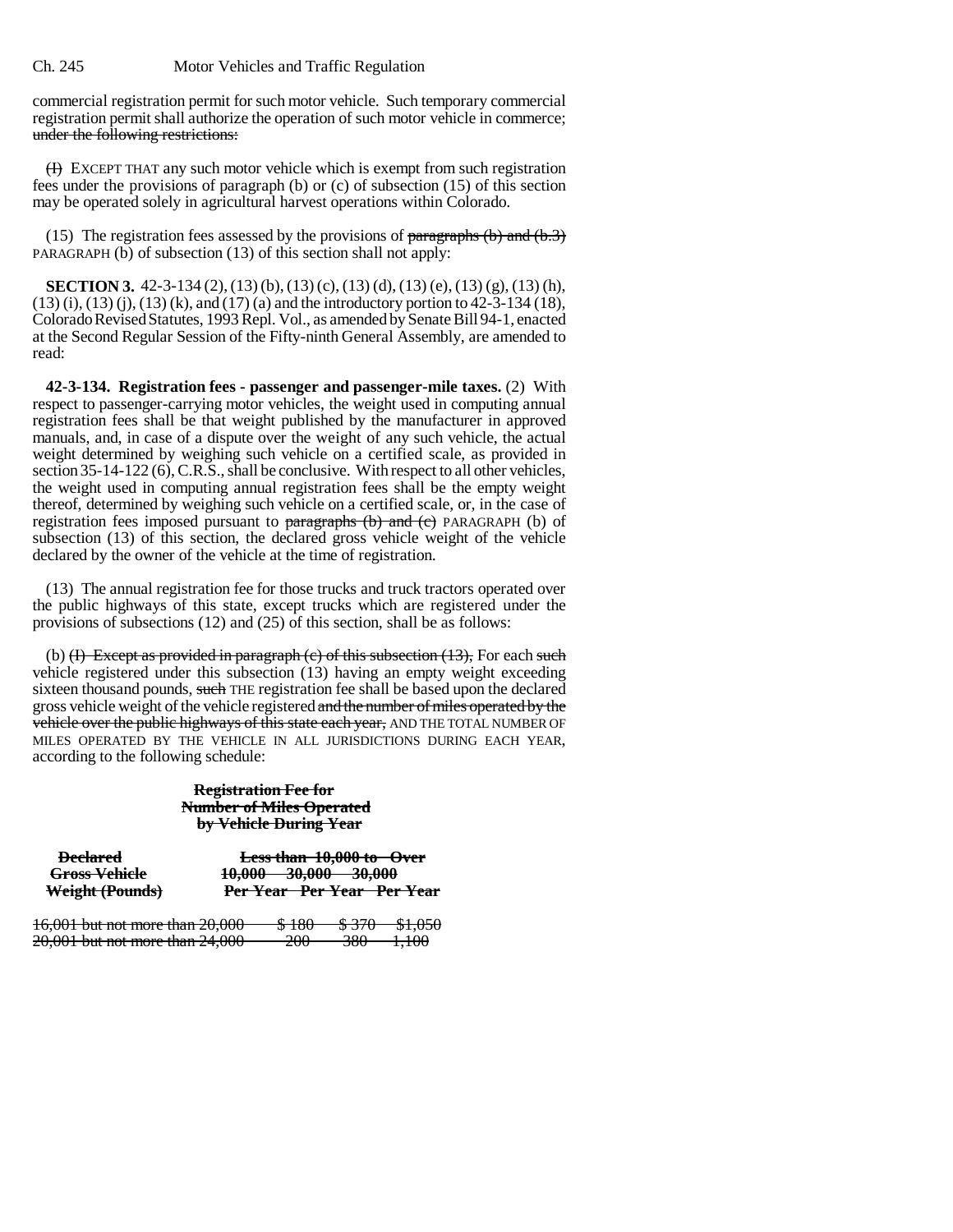| <del>24,001 but not more than 30,000</del> |     | າເດ                 | 410   |                  |
|--------------------------------------------|-----|---------------------|-------|------------------|
|                                            |     | ZJU                 | 70    | <del>1,200</del> |
| <del>30,001 but not more than 36,000</del> |     | 200                 | 44 A  | 1.25 $\alpha$    |
|                                            |     | JUU                 | 440   | 1,2JU            |
| <del>36,001 but not more than 42,000</del> |     | ってへ                 | 170   | <del>1,350</del> |
|                                            |     | IJU                 | 47 U  |                  |
| <del>42,001 but not more than 48,000</del> |     | $\Delta \Omega$     | 500   | 1,400            |
|                                            |     | 400                 | JJU   |                  |
| 48,001 but not more than 54,000            |     | 40 A                | 640   | <del>1,500</del> |
|                                            |     | ቱ∠∪                 | ᠊ᠣᡃ᠇ᠣ |                  |
| <del>54,001 but not more than 60,000</del> |     | 42 O                | 74 A  | <del>1.525</del> |
|                                            |     | 450                 | ᠊ᡂ    |                  |
| <del>60,001 but not more than 66,000</del> |     | $\Delta$ A $\Omega$ | 720   | <del>1,650</del> |
|                                            |     | 440                 | 720   |                  |
| <del>66,001 but not more than 74,000</del> |     | 15 Q                | 710   | <del>1.700</del> |
|                                            |     | 490                 | 740   |                  |
| $\Delta_{\text{max}}$ 74.000               | 160 | 01 <sub>0</sub>     | 1. OM |                  |

Over 74,000 460 810 1,800

### **REGISTRATION FEE FOR NUMBER OF MILES OPERATED BY VEHICLE PER YEAR DECLARED**

| 30,000                          |        | ЕR<br>30,000 |
|---------------------------------|--------|--------------|
| 16,001 BUT NOT MORE THAN 20,000 | \$ 270 | \$1,490      |
| 20,001 BUT NOT MORE THAN 24,000 | 340    | 1,580        |
| 24,001 BUT NOT MORE THAN 30,000 | 405    | 1,665        |
| 30,001 BUT NOT MORE THAN 36,000 | 475    | 1,755        |
| 36,001 BUT NOT MORE THAN 42,000 | 540    | 1,845        |
| 42,001 BUT NOT MORE THAN 48,000 | 610    | 1,930        |
| 48,001 BUT NOT MORE THAN 54,000 | 675    | 2,020        |
| 54,001 BUT NOT MORE THAN 60,000 | 745    | 2,105        |
| 60,001 BUT NOT MORE THAN 66,000 | 810    | 2,195        |
| 66,001 BUT NOT MORE THAN 74,000 | 880    | 2,285        |
| 1.015                           | 2,370  |              |
|                                 |        | AND LESS     |

(II) Effective January 1, 1991, the fee category provided for in subparagraph (I) of this paragraph (b) for vehicles operated less than ten thousand miles per year shall be divided into two categories, one for vehicles operated less than two thousand five hundred miles per year and one category for vehicles operated at least two thousand five hundred miles but less than ten thousand miles per year. The department shall establish registration fees for each such weight and miles-operated category of vehicles so that, to the extent practicable, the revenue raised by assessments from each such weight and miles-operated category will be approximately equal to the revenue which the department estimates was raised by the assessment of gross ton-mile taxes and registration fees on all vehicles in such weight and miles-operated category of vehicles in calendar year 1988. The registration fees established pursuant to this subparagraph (II) shall also be adjusted by the department pursuant to paragraphs (h) to (j) of this subsection  $(13)$ .

(c) For each such vehicle registered under this subsection (13) having an empty weight exceeding sixteen thousand pounds which is used in interstate commerce and for which an application is made for apportioned registration, regardless of base jurisdiction, such registration fee shall be determined according to the following schedule:

**Declared Gross Vehicle Registration Weight (Pounds)**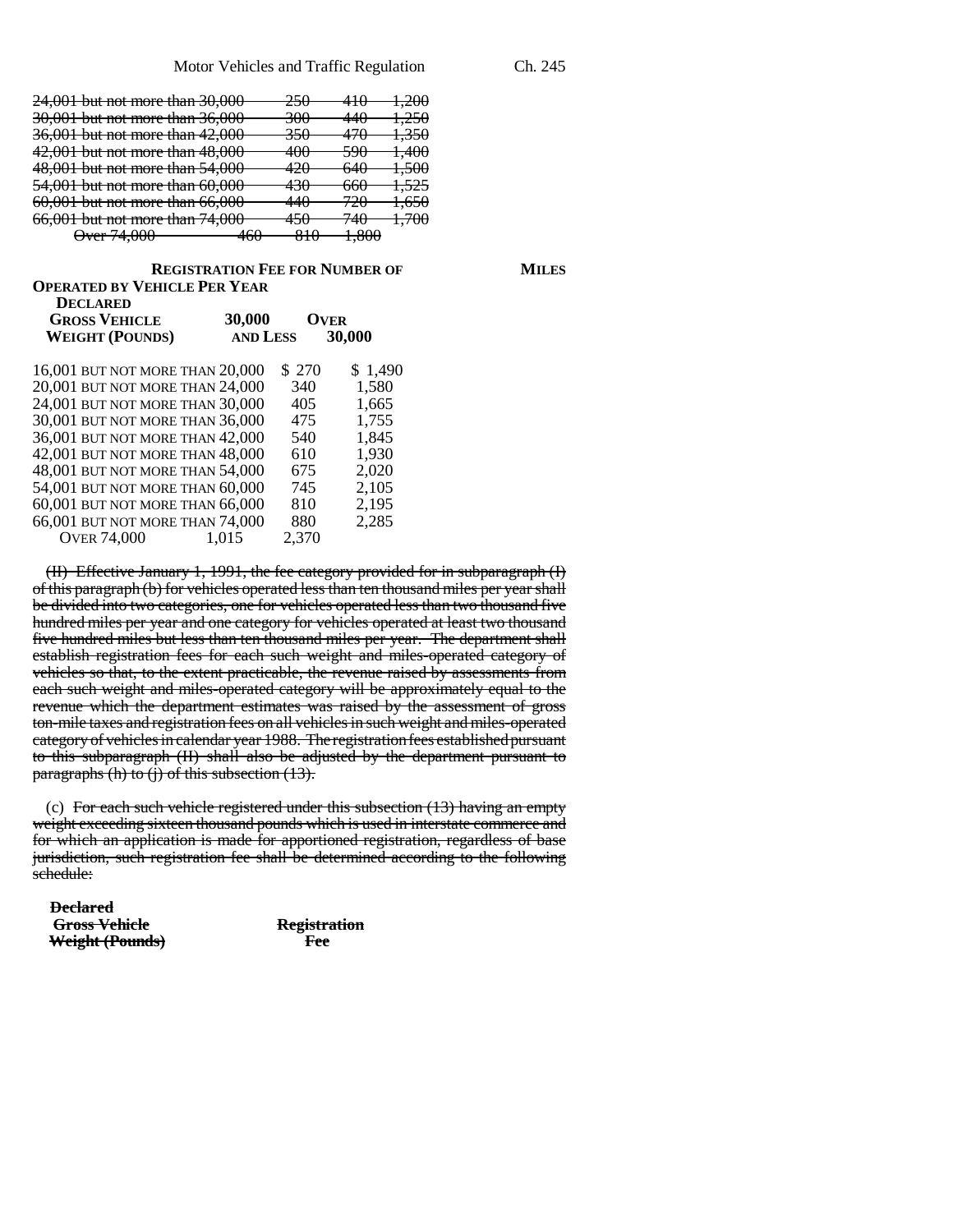| 16,001 but not more than 20,000     |                  | <del>\$1.050</del> |
|-------------------------------------|------------------|--------------------|
| 20,001 but not more than 24,000     |                  | <del>1.100</del>   |
| 24,001 but not more than 30,000     |                  | <del>1.200</del>   |
| 30,001 but not more than 36,000     |                  | <del>1.250</del>   |
| 36,001 but not more than 42,000     |                  | <del>1.350</del>   |
| 42,001 but not more than 48,000     |                  | <del>1.400</del>   |
| 48,001 but not more than 54,000     |                  | <del>1.500</del>   |
| $54,001$ but not more than $60,000$ |                  | <del>1,525</del>   |
| 60,001 but not more than 66,000     |                  | <del>1.650</del>   |
| 66,001 but not more than 74,000     |                  | <del>1.700</del>   |
| <del>Over 74,000</del>              | <del>1.800</del> |                    |

(d) For each such vehicle registered under this subsection  $(13)$  which is exempt from the registration fees assessed by the provisions of paragraphs  $(b)$  and  $(c)$ PARAGRAPH (b) of this subsection (13) under the provisions of paragraph (d), (f), (g), or (h) of subsection (18) of this section and which weighs more than sixteen thousand pounds, THE REGISTRATION FEE SHALL BE two hundred thirty-three dollars plus one dollar and fifty cents for each one hundred pounds, or fraction thereof, in excess of sixteen thousand pounds.

(e) Each such vehicle registered under this subsection  $(13)$  having an empty weight not in excess of sixteen thousand pounds but which is operated in combination with a trailer or semitrailer, which is commonly referred to as a tractor-trailer, shall be assessed according to the provisions of paragraph (b)  $\sigma$  (c) of this subsection (13).

(g) Effective January 1, 1990, in addition to the registration fees imposed by paragraphs (b) to AND (d) of this subsection (13) and by subparagraph (IV) of paragraph (a) of subsection (22) of this section, an additional registration fee of ten dollars SHALL BE ASSESSED.

(h) Effective January 1, 1990, the fees provided for in paragraphs  $(b)$  to  $(e)$  of this subsection  $(13)$  and in subsections  $(15)$  and  $(22)$   $(a)$   $(W)$  of this section shall be proportionately adjusted by the department to increase the fees in an amount that will generate funds equal to the amount of revenue that the department estimates would have been earned by an additional two-cent excise tax imposed in accordance with section 39-27-202 (1) (c), C.R.S. The purpose of this increase is to raise revenue sufficient to approximate the difference between an excise tax of eighteen cents per gallon and an excise tax of twenty cents per gallon on special fuels.

(i) Effective January 1, 1991, the adjusted fees provided for in paragraph (h) of this subsection (13) shall be proportionately adjusted by the department to increase the fees in an amount that will generate funds equal to the amount of revenue that the department estimates would have been earned by an additional two-cent excise tax imposed in accordance with section  $39-27-202$  (1) (c), C.R.S. The purpose of this increase is to raise revenue sufficient to approximate the difference between an excise tax of eighteen cents per gallon and an excise tax of twenty-two cents per gallon on special fuels.

(j) Effective January 1, 1992, the adjusted fees provided for in paragraph (i) of this subsection (13) shall be proportionately adjusted by the department to decrease the fees in an amount that will equal the amount of revenue that the department estimates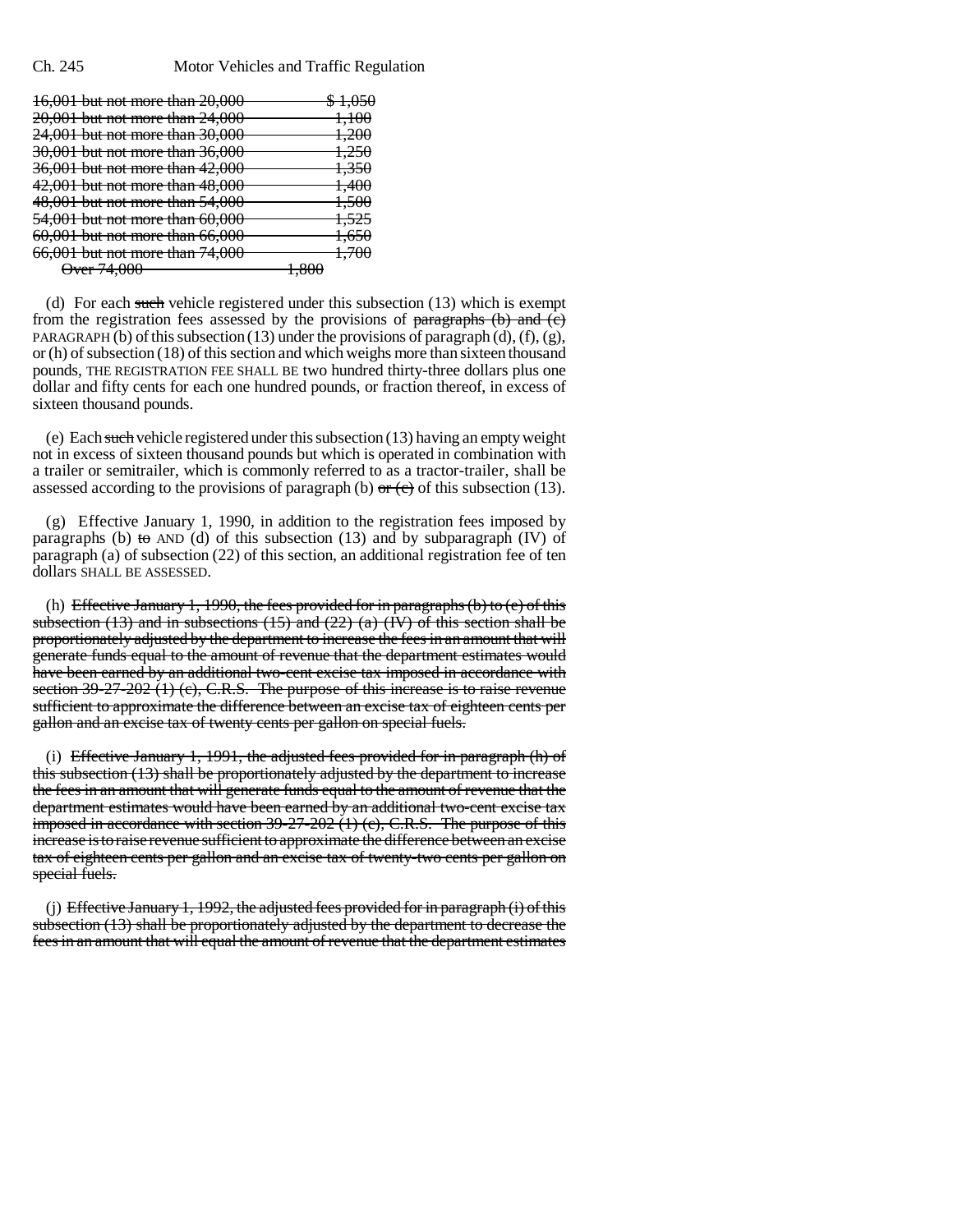would have been earned by a one-and-one-half cent increase in the excise tax imposed in accordance with section 39-27-202 (1) (c), C.R.S. The purpose of this decrease is to assure that revenues raised by the fees approximate the difference between an excise tax of twenty and one-half cents per gallon and an excise tax of twenty-two cents per gallon on special fuels.

(k) On the September 1 preceding the dates provided for in paragraphs  $(h)$  to  $(j)$ of this subsection (13), the department shall certify the schedule containing the new fees to the governor and to the president of the senate and the speaker of the house of representatives.

(17) (a) The owner or operator of any motor vehicle which is exempt from the registration fees assessed by the provisions of paragraphs (b) and (c) PARAGRAPH (b) of subsection  $(13)$  of this section under the provisions of paragraph (b) or  $(c)$  of subsection (18) of this section may apply to the department for a temporary commercial registration permit for such motor vehicle. Such temporary commercial registration permit shall authorize the operation of such motor vehicle in commerce; except that any such motor vehicle which is exempt from such registration fees under the provisions of paragraph (b) or (c) of subsection (18) of this section may be operated solely in agricultural harvest operations within Colorado.

(18) The registration fees assessed by the provisions of  $\frac{1}{2}$  paragraphs (b) and (c) PARAGRAPH (b) of subsection (13) of this section shall not apply:

**SECTION 4.** 43-2-145, Colorado Revised Statutes, 1993 Repl. Vol., is amended BY THE ADDITION OF A NEW SUBSECTION to read:

**43-2-145. Highway legislation review - committee - repeal.** (7) (a) THE COMMITTEE SHALL REVIEW THE REGISTRATION FEES PRESCRIBED IN SECTION 42-3-123 (13) (b), C.R.S., AS AMENDED BY SENATE BILL 94-220, ENACTED BY THE SECOND REGULAR SESSION OF THE FIFTY-NINTH GENERAL ASSEMBLY, TO DETERMINE THE IMPACT OF THE REGISTRATION FEES ON THE PERSONS OR ENTITIES RESPONSIBLE FOR PAYMENT OF SUCH REGISTRATION FEES AND ON THE COLLECTION OF REVENUES. BEFORE JANUARY 1, 1995, THE COMMITTEE SHALL RECOMMEND TO THE GENERAL ASSEMBLY ANY LEGISLATION NECESSITATED BY THE COMMITTEE'S FINDINGS.

(b) THIS SUBSECTION (7) IS REPEALED, EFFECTIVE JULY 1, 1995.

**SECTION 5. Appropriation.** (1) In addition to any other appropriation, there is hereby appropriated, to the department of revenue, for the fiscal year beginning July 1, 1994, the sum of sixteen thousand three hundred fifty-one dollars (\$16,351), or so much thereof as may be necessary, for the implementation of this act. Of said sum, seven thousand eleven dollars (\$7,011) shall be from the distributive data processing subaccount of the highway users tax fund and nine thousand three hundred forty dollars (\$9,340) shall be from the highway users tax fund.

(2) The general assembly has determined that all other requirements of this act can be implemented within existing appropriations, and therefore no separate appropriation of state moneys is necessary to carry out the purposes of this act.

**SECTION 6. Effective date.** Section 3 of this act shall take effect January 1,